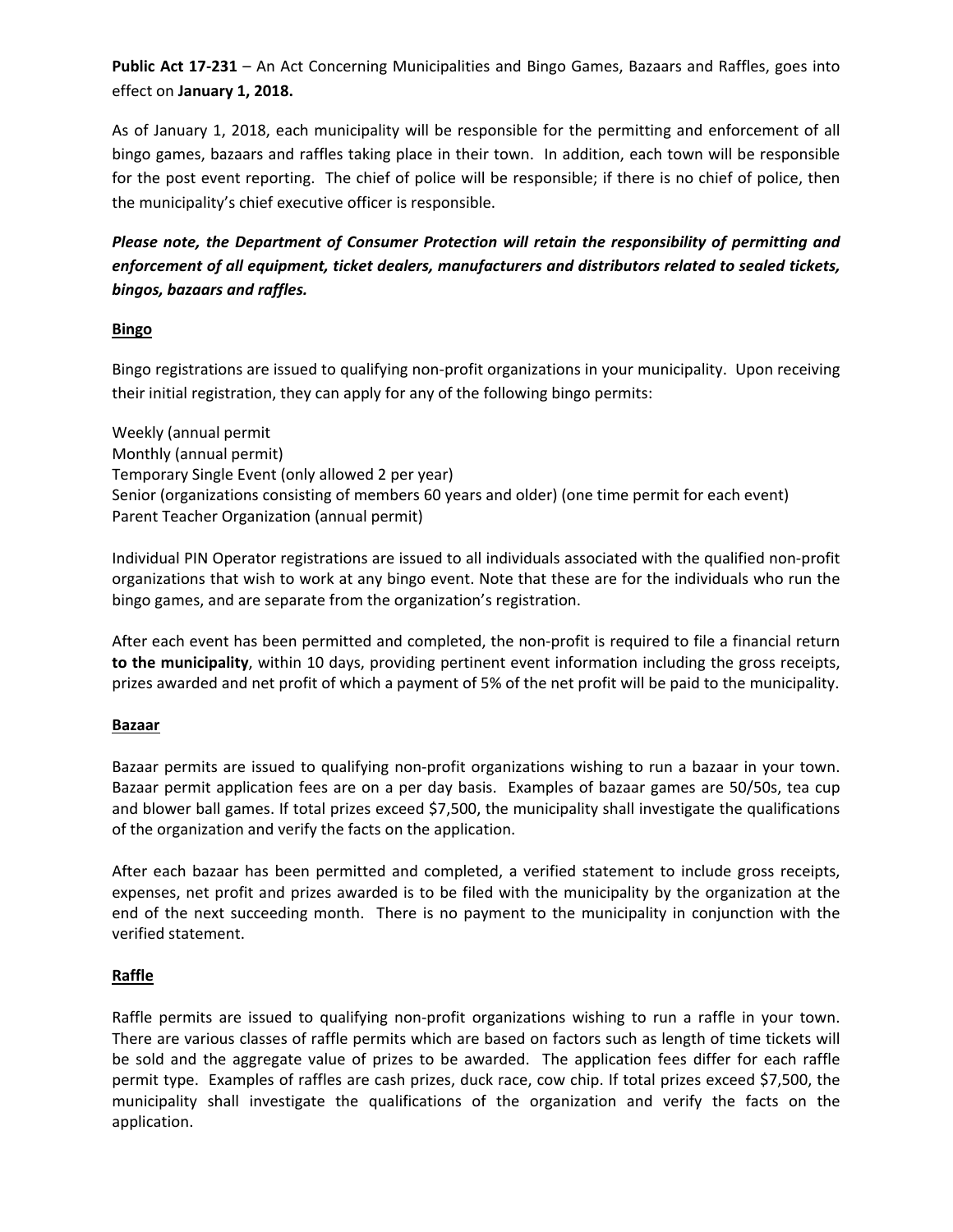After each raffle has been permitted and completed, a verified statement to include gross receipts, expenses, net profit and prizes awarded is to be filed with the municipality by the organization at the end of the next succeeding month. There is no payment to the municipality in conjunction with the verified statement.

#### **Items to consider during this transition**

- 1) We encourage each municipality to review all forms associated with the permitting of bingos, bazaars and raffles currently in use. They can be found on this Department's website at www.ct.gov/dcp
- 2) We recommend having all organizations currently permitted for bingo, bazaar and raffle permits in your town, be required to file new applications with your town so that you may obtain the pertinent information you need to facilitate this process.
- 3) We will provide some assistance in the creation of forms needed in conjunction with this new responsibility.
- 4) We will continue to issue permits for all requests prior to January 1, 2018.
- 5) We will not be issuing renewal notices for bingo permits for Weekly, Monthly or Parent Teacher Organization that will expire on December 31, 2017. However, we will send communication to those permit holders regarding this transition.
- 6) All individual Bingo PIN Operator registrations approved by this Department do not expire. It is at the discretion of each town as to whether they will require a new application or recognize the State issued registration.

*The Department of Consumer Protection will be responsible for the collection of all verified statements or financial reports associated with any permit issued by this Department for temporary bingo, raffle or bazaar prior to January 1, 2018.*